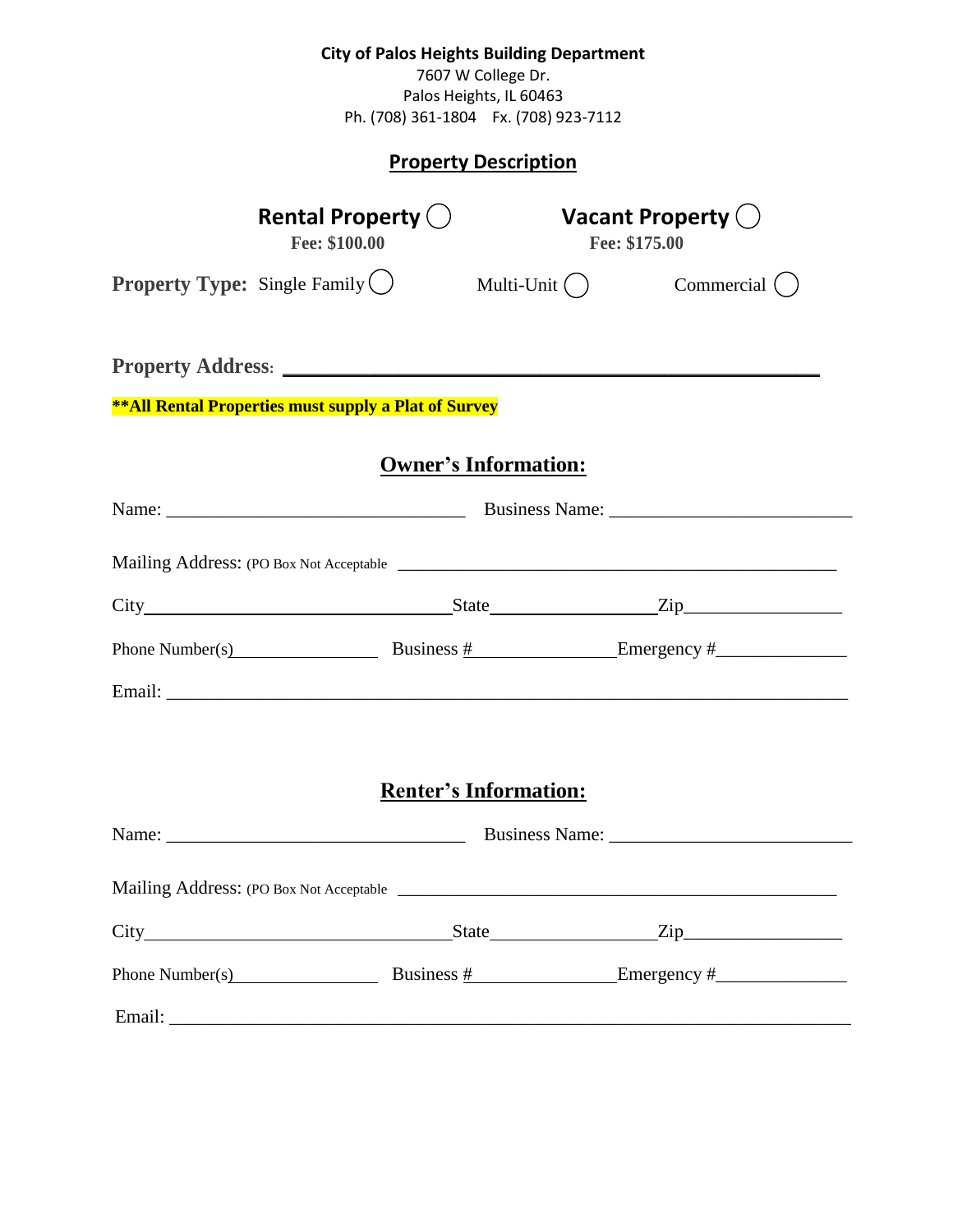#### **Property Preservation Servicer**

|        |  | <b>All Lien Holders/ Other Parties with an Ownership Interest</b> |  |  |  |
|--------|--|-------------------------------------------------------------------|--|--|--|
|        |  |                                                                   |  |  |  |
|        |  |                                                                   |  |  |  |
|        |  |                                                                   |  |  |  |
|        |  |                                                                   |  |  |  |
| Email: |  |                                                                   |  |  |  |

### **Registration Fees:**

The owner or mortgage lender/lien holder of the rental or vacant building/property is required to register the building/property with the City of Palos Heights Building Department.

The owner or mortgage lender/lien holder of the rental or vacant building/property must renew the registration each year no later than the anniversary date of the first registration filing.

#### **Applicant:**

I hereby attest to the information provided on this registration, to the best of my knowledge, to be accurate. My signature below indicates my "acceptance of the City of Palos Heights requirements"

| Signature of Owner/Agent | Date: |
|--------------------------|-------|
|                          |       |
| Print Name:              | Date: |